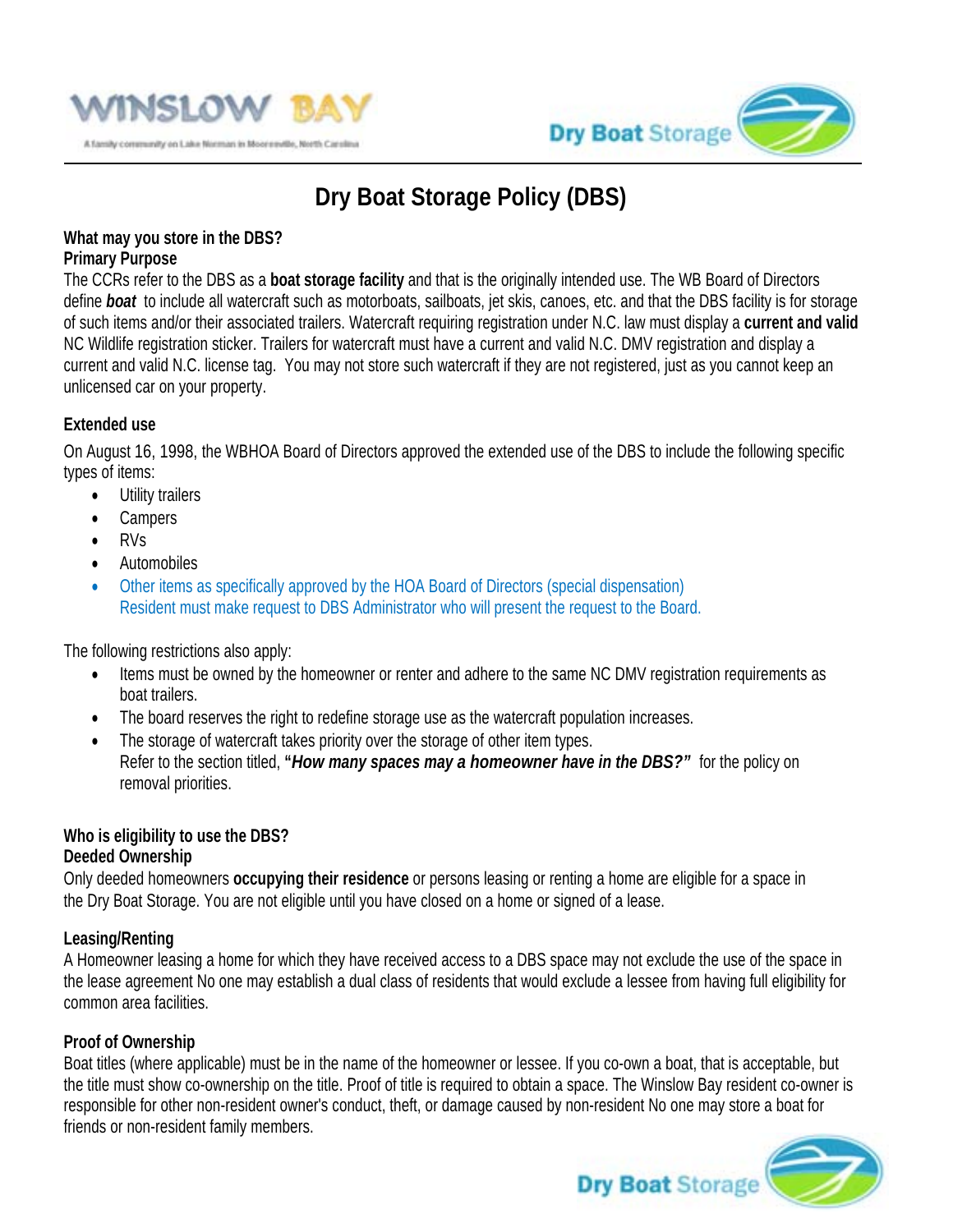### **Registration What items must be registered?**

- WBHOA policies operate in compliance with NC State laws governing the registration of trailers and watercraft operating on NC waterways and roadways. Beyond NC State laws, whether a resident intends to operate a trailer or watercraft on NC waterways or roadways or not, WBHOA requires current registrations be in place as continued proof of ownership each year for items to remain in the DBS.
- **Watercraft** (motorboats, sailboats longer than 14 feet at the load waterline (refer to *http://www.ncwildlife.org/pg01\_License/pg1c1.htm#q4*), Personal Watercraft Watercraft must have a valid & current **NC Wildlife Commission** registration on file with the DBS Committee Administrator and the sticker displayed on the watercraft to remain in the DBS. If you establish residency in NC and bring a watercraft, you have six months **or** until your previous state's registration expires, whichever is less, to register the watercraft.
- **Trailers** of any type
- **Automobiles (cars, trucks, RVs)**

Trailers and automobiles must have a valid & current **NC DMV** registration on file with the DBS Committee Administrator and the license tag displayed to remain in the DBS and must meet the same registration guidelines as motor vehicles as stated in the CCRs, *ARTICLE VII, USE RESTRICTIONS Section* 17. If you establish residency in NC, you must register your trailer or automobile at the expiration of the time granted by reciprocity agreement between North Carolina and your prior state of residence (usually 30 days) or when gainful employment is accepted, whichever occurs first.

- •
- Individuals not establishing residency must provide a current registration from their resident state.
- •
- Individuals not establishing residency and coming from a state that does not title and register the above items, must conform to NC law by registering the item in NC. Contact the appropriate NC department for guidance

#### **What items do not need registration?**

- Rowboats, canoes, and rafts moved only by oars, paddles, or the current do not need registration in North Carolina.
- Vessels documented with the U.S. Coast Guard do not require registration. However proof of such USCG documentation must be on file with the DBS Committee Administrator.
- ATVs **if the ATV is stored on a licensed trailer**.

#### **Parking Alignment**

Assignees must position items within the width of the space. This will assure proper spacing between spaces. Any resident using the DBS may bring improperly parked items to the attention of the **owner** and escalate to the DBS Committee if they cannot resolve the issue with the owner.

#### **Non-compliance**

Non-compliance with DBS policy will initiate the WBHOA *Process for Violations*. (See that document for details.) If at any time the remote holder does not follow posted DBS policies (keeping all registration documents current and on file with the DBS Administrator, etc.) the remote will be deactivated for 7 days starting immediately after the 7 day period given to come into compliance stated in the **Step 1 Violation Letter**. In order to reactivate the remote, the homeowner will pay a fee of \$25. **The HOA BOD may also deactivate any remote if the homeowner has any other violation issues that have been unaddressed weather through ARC, Pool Committee, or for non-payment of annual dues.**